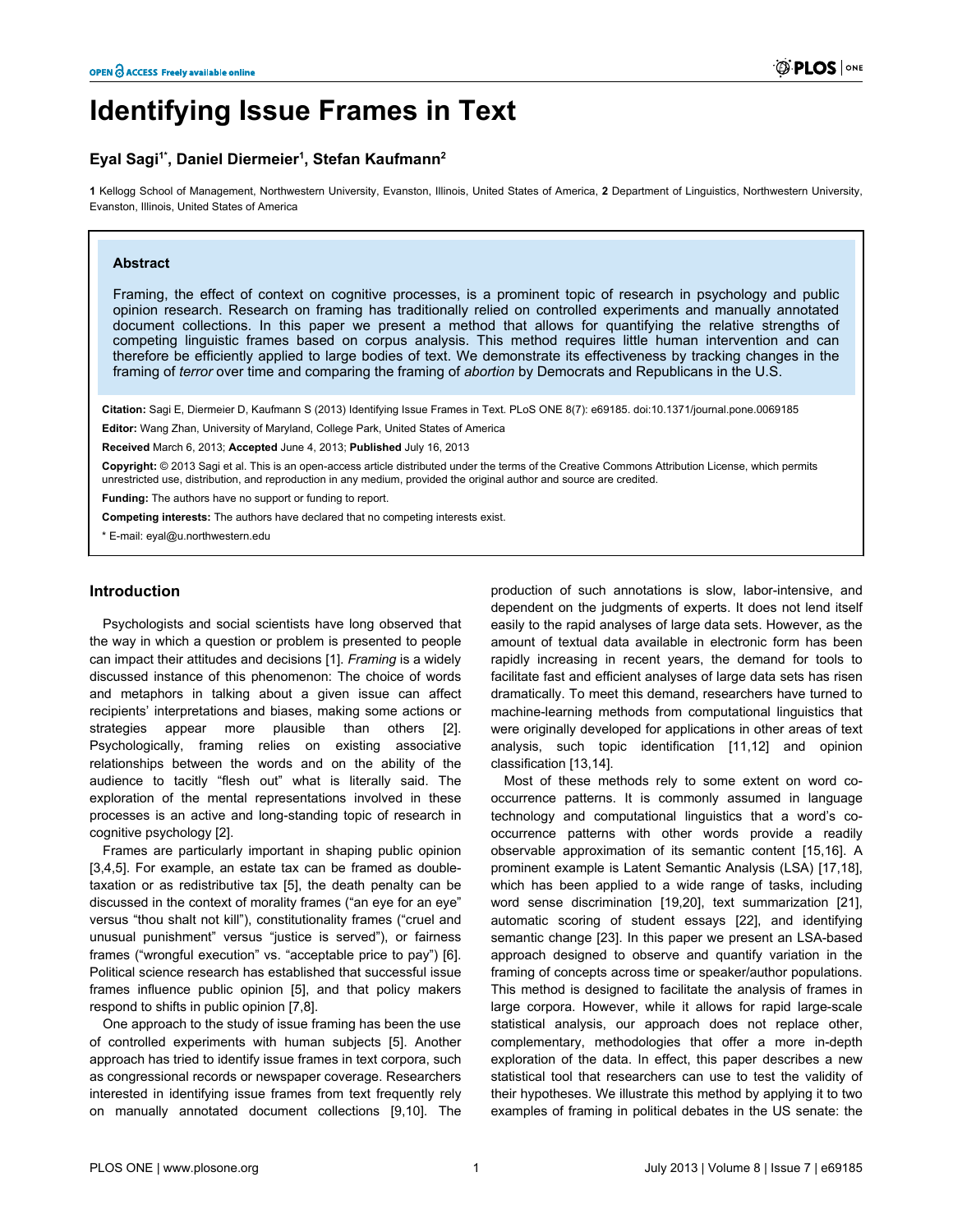

**Figure 1. A schematic diagram describing the computation of a semantic space.** This figure describes the process of generating a semantic space following the *Wordspace* paradigm. (A) In the first step an NxM matrix of word co-occurrence is computed. The words for this matrix are chosen based on their frequency of occurrence. (B) Singular Value Decomposition (SVD; a generalized form of factor analysis) is performed on the matrix. This transformation results in a high-dimensional space. (C) Finally, the least significant dimensions of the matrix are dropped so that only the most important, content bearing, dimensions are part of the semantic space. By default, the implementation of *Wordspace* we used, Infomap, retains 100 dimensions. doi: 10.1371/journal.pone.0069185.g001

rise and time-course of the framing of *terror* as a military struggle following the events of September 11<sup>th</sup>, 2001, and the different framings of *abortion* by Democrats and Republicans. In the latter case, we also compare the framing of abortion in the US Senate to that found in a major US newspaper – The New York Times.

Analyzing debates in the US Senate allows us to assess how issue frames are correlated with party affiliation, as well as the prevalence of certain frames over time. Previous work has demonstrated that the content of speeches by U.S. Senators is highly correlated with party affiliation [\[13\]](#page-8-0) and ideological positioning [[14](#page-8-0)]. Previous research has also demonstrated the impact of media frames on public opinion formation [\[6,24\]](#page-8-0), which we can explore by analyzing framing in the New York Times.

Underlying our application of LSA is the hypothesis that the possible framings of a concept manifest themselves in ways that are analogous to those of the different senses of an ambiguous word. The task of frame identification is therefore akin to that of word sense disambiguation. Just as the intended sense of a given word occurrence can usually be determined by inspection of the text surrounding it, the framing of a concept will be discernible through the terms with which it is used. For instance, if the word *terror* is framed as a criminal act, then the terms in the vicinity of its occurrences will tend to be associated with words like *justice*, *arrest*, and *trial*. In contrast, if *terror* is framed as a military struggle, it is more likely to co-occur with terms that are associated with *fight, win*, and *war*. By observing such patterns across a large body of text, we can track changes in framing across time and assess the impact of other variables, such as the speaker's party affiliation.

## **Analyzing Framing**

Frames, like word meanings, are complex psychological entities that are difficult to identify. However, if the contexts in which a word occurs provide some information about its framing, we can exploit that information by exploring the distances or similarities of those contexts vis-à-vis those of certain manually selected words which we take to be prototypically associated with particular frames. For instance, if terror is framed as an act of war rather than a crime, then, on average, the contexts in which the word *terror* occurs should be more similar to the contexts in which the word *war* occurs than to those in which the word *crime* occurs. This is the assumption at the core of the method we present in this paper. More specifically, we assume that the semantic content of a word can be approximated by observing the words that it frequently co-occurs with [[15,16\]](#page-8-0).

LSA is a collective term for a family of methods aimed at operationalizing this intuition by deriving a measure of similarity between words from their co-occurrence behavior in a collection of documents. Technically, words are associated with vectors in a high-dimensional space. The most commonly used measure in this framework is the cosine between the associated vectors: A high cosine (i.e., low angle) indicates positively correlated co-occurrence profiles, hence by assumption semantic similarity. Within the LSA family, our method is based on the *Wordspace* paradigm [\[18,25\]](#page-8-0) (see Figure 1 for a general overview of how a semantic space is generated within the paradigm. [Text S1](#page-7-0) provides details and differences with other LSA-style methods). [Figure 2](#page-2-0) presents a schematic outline of our method of analysis, as described in more detail below.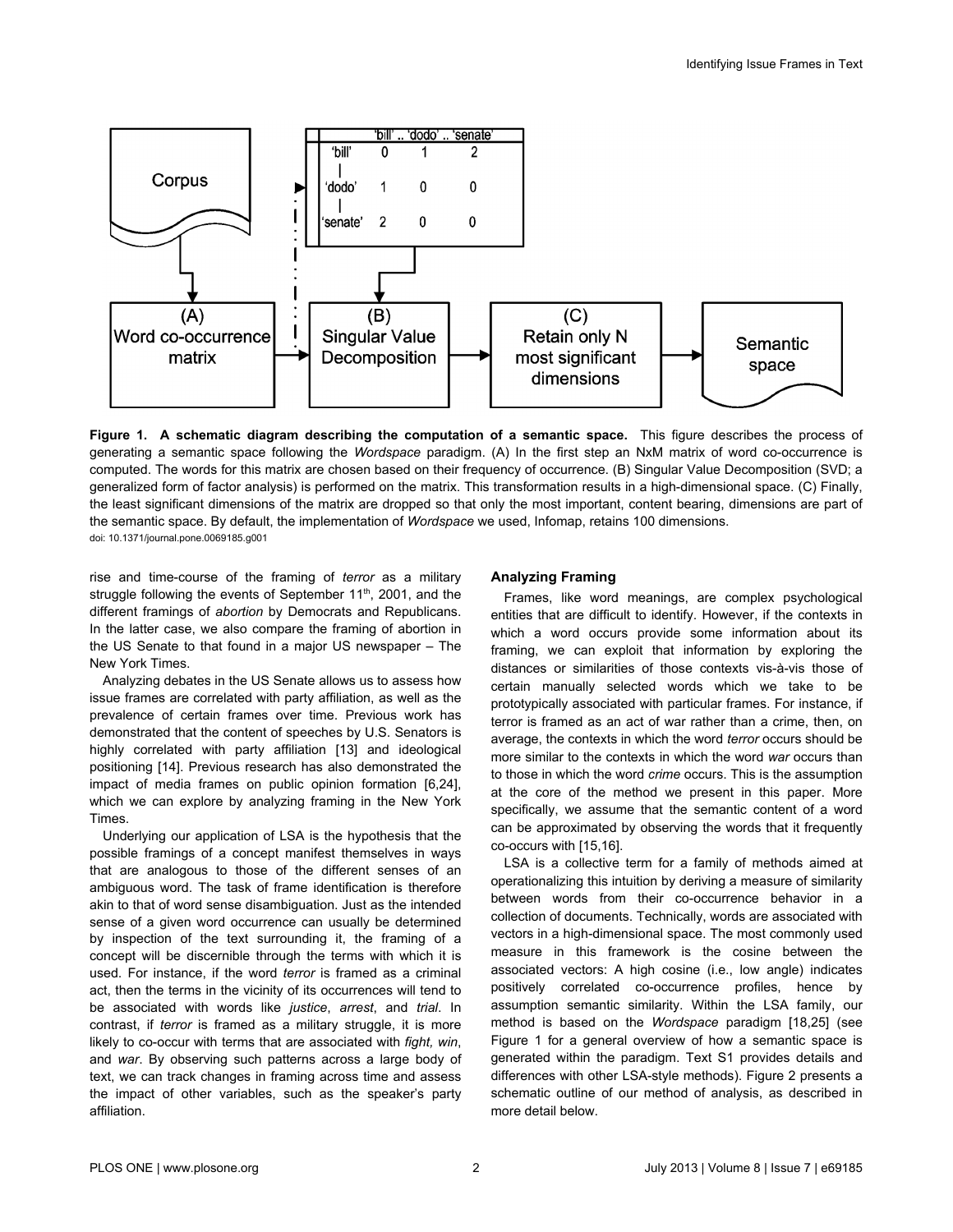<span id="page-2-0"></span>

**Figure 2. A schematic diagram of the method presented in this paper.** The method we present in this paper is comprised of 4 distinct steps. (A) In the first step an appropriate set of contexts is selected from a corpus based on keywords that represent the target word and its possible frames. (B) Next, a vector is computed for each context using vector addition. The vectors for each word are provided by a pre-computed semantic space. (C) In the third step, distances are computed between related groups of context vectors (i.e., the target word and its possible frames). (D) Finally, a statistical analysis (D1) and an optional visualization (D2) are performed on the resulting distances. doi: 10.1371/journal.pone.0069185.g002

Since we are interested in the individual occurrences (tokens) of a given word (type), we use the word vectors to derive *context vectors* for all occurrences of the target word (such as *terror* or *abortion*). Formally, the context vector for a given token is the normalized sum of the word vectors associated with the words surrounding it within a text window of a certain fixed width. A similar method was first applied in word-sense discrimination [\[20\]](#page-8-0). Analogously, we hypothesize that differences in framing of a given word can be observed and measured in terms of the context vectors of its occurrences. To this end, the collection of context vectors for all occurrences of the target word can be divided up along various independent variables. Furthermore, because vector similarities are represented as simple scalars, differences in framing can be explored using standard methods for statistical hypothesis testing (e.g., by computing a *t*-statistic comparing the distances between context vectors representing uses of *terror* and *war* before and after September 11<sup>th</sup>, 2001).

Although the context vectors we compare are associated with concrete words like *terror* and *war*, our similarity measure is different from a simple co-occurrence count or other measures of collocational strength. What we are interested in is a relationship between regions in a densely populated vector space. The particular words we choose to represent frames *war* in our example – are merely convenient identifiers for such regions. Consequently, our analysis of the framing of *terror* yields qualitatively similar results whether the framing term is *war*, *fight*, or *military*, even though the pattern of direct cooccurrence of the term *terror* with these words varies considerably.

## **Materials and Methods**

#### **The Corpora**

The first corpus we use is intended to track changes in issue frames among the debates of policy elites, here U.S. Senators. It includes transcripts of all speeches given on the floor of the U.S. Senate from 1989 to June of 2006 [\[13,14\]](#page-8-0). It is composed of 229,527 speeches totaling over 125 million transcribed words.

Our second corpus can be used to identify issue frames in the mass media and observe their development over time. That corpus is a collection of New York Times articles from 1987 to 2007, available from the Linguistic Data Consortium [\[26\]](#page-8-0). It is comprised of 1,855,658 articles totaling over 4 billion words.

## **Methods**

We prepared the corpus for analysis using Infomap [[27](#page-8-0)] to generate a semantic space from the corpus, and derived word vectors for the 20,000 most frequent non-stopwords in the corpus. ([Text S1](#page-7-0) provides more information on this process.)

Next, we identified all of the contexts in which the words of interest and their possible frames occur. This resulted in 3,147 contexts for *terror*, 27,863 for *crime*, and 59,686 for *war*, 10,954 for *abortion*, 17,203 for *choice*, 48,665 for *life*, 11,470 for *woman*, and 9,168 for *mother*. In the New York Times analysis, this resulted in 62,561 contexts for *abortion*, 109,682 for *choice*, 566,764 for *life*, 222,623 for *woman*, and 261,562 for *mother*.

For each of these contexts we computed a context vector to be used in the analysis. Context vectors were calculated based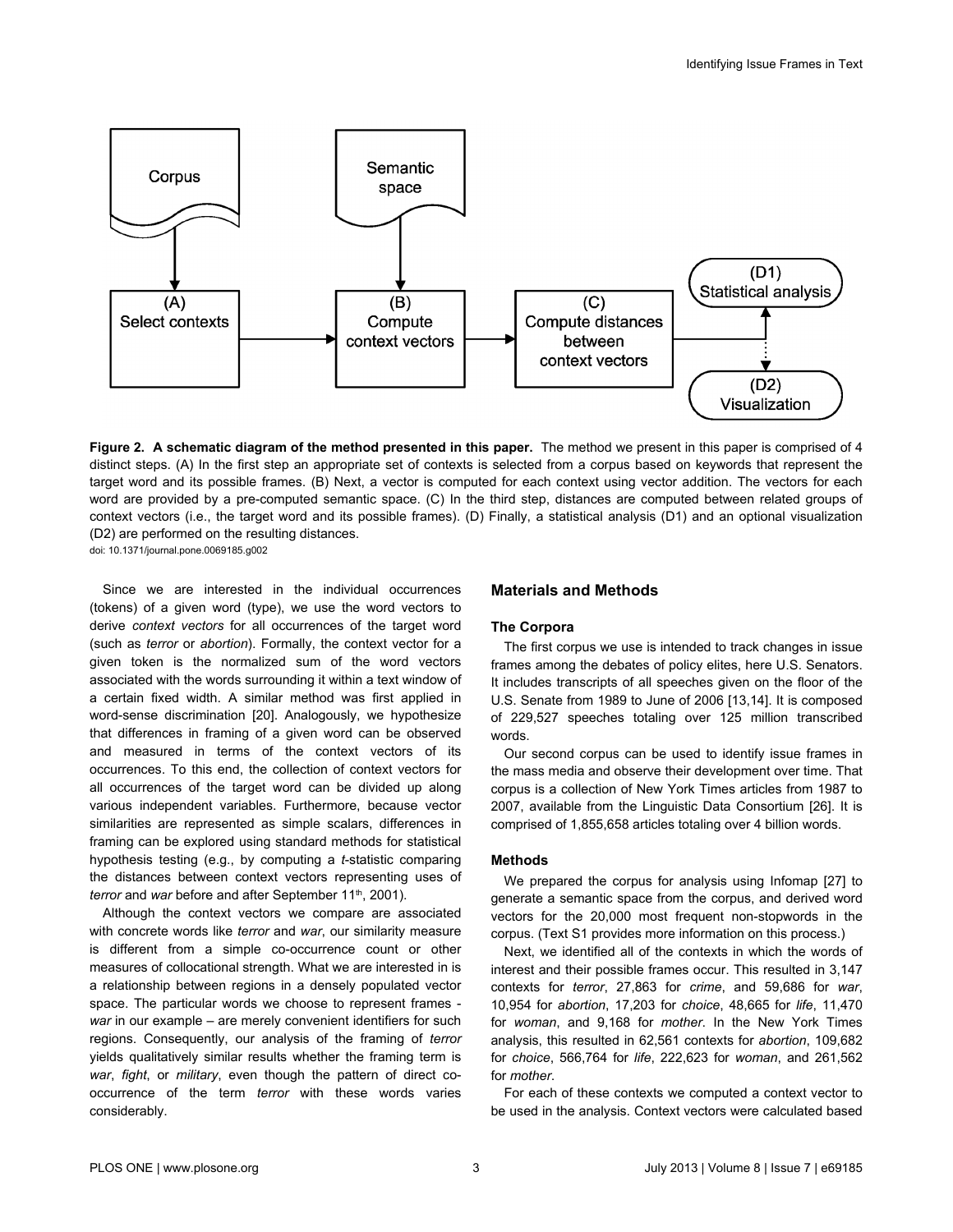

**Figure 3. Mean context vector distances of** *war* **and** *crime* **from** *terror* **by year.** As the zero point of the graph represents identical uses for the term in question and terror, lower positions in the graph represent greater relevance for the term as a frame of *terror*. Error bars represent standard error. doi: 10.1371/journal.pone.0069185.g003

on word vectors in a semantic space generated from the same corpus. Each context vector was computed using vector addition over a window of 15 words before and 15 words after the target word, a window size that was chosen because it allows a substantial portion of context to be used. After the application of vector addition the vectors were normalized to a length of 1 by dividing each vector by its length so that the length of the resulting vector would not affect further calculations.

To calculate the semantic distance we averaged the cosines between all of the vectors representing the target term on the one hand, and those representing its possible frames for each year. Importantly, since the first dimension of the vectors resulting from Singular Value Decomposition is always positive and correlated with the frequency of the term, we omitted the first dimension when computing the cosines [\[28\]](#page-8-0). Statistical analysis was conducted using ANOVAs.

## **Results**

## **Rise of the War on Terror**

Our first example is the framing of *terror* as a *war* after September 11<sup>th</sup>, 2001. While this framing has become highly salient in recent political discourse, Lakoff [[29\]](#page-8-0) suggests that initially there was another, competing frame – *terror* as a *crime*. In our analysis we investigated whether *terror* was framed in terms of *war* rather than *crime* after the events of 9/11. Following Lakoff's analysis, we hypothesized that we should see a significant decrease in the distance between the context vectors of *terror* and *war* after 2001 compared to previous years. In contrast, we have no such expectation in the case of *terror* and *crime*.

We computed context vectors for the occurrences of the target word *terror* and its two hypothesized frames *war* and *crime* in our corpus. We then computed the mean distance between *terror* and each of *war* and *crime* for each year (Figure 3). As predicted, the distance between the vectors for *terror* and *war* is significantly reduced after 2001 ( $M_{\leq 2001} = 0.1363$ , SD<2001 = 0.001, *M*>2001 = 0.1301, SD>2001 = 0.0001; *F*(1,15) =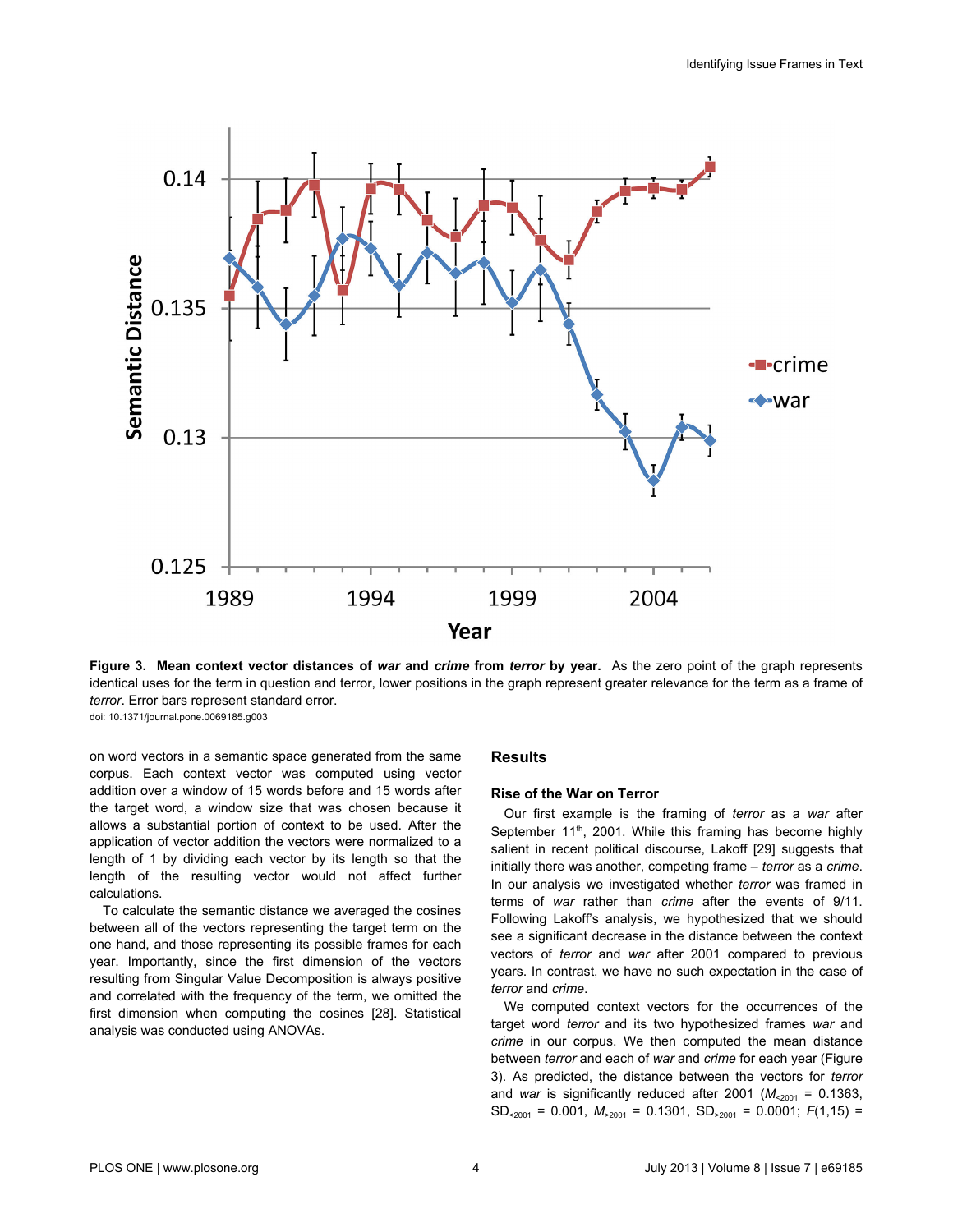

**Figure 4. 2-dimensional visualization of the context vectors of** *war***,** *crime***, and** *terror***.** The distance between points in the visualized space represents the semantic distance between the points. That is, the further apart two regions of space are the more dissimilar they are. Overlap represents an overlap in the contexts of use for the two terms. These figures were extracted from Movie S1. The left frame is for June of 2000, and the right is for June of 2004. The data used in each frame is based on the 12 months starting with the indicated month. Because of memory constraints, context vectors for the 3 terms were aggregated by speaker for each month. This aggregated set of vectors was then used as a whole to compute the MDS, and plotted as a yearly running average on a month-by-month basis.

doi: 10.1371/journal.pone.0069185.g004

127.48, MSE = 0.000001,  $p < .0001$ ,  $\eta^2$  = .90) while the distance between the vectors for *terror* and *crime* does not show a similar reduction and in fact trends in the opposite direction ( $M_{\leq 2001}$  = 0.1383, SD<sub>>2001</sub> = 0.001,  $M_{\leq 2001}$  = 0.1396, SD>2001 = 0.0006; *F*(1,15) = 4.06, MSE = 0.000002, *p* = .062, *η* 2 *p* = .21). This analysis provides support for the claim that post-9/11 *terror* was increasingly framed in terms of *war* rather than *crime*. Interestingly, it appears that of the two, *war* was the stronger and more prevalent framing of *terror* even prior to 9/11.

It is also possible to visualize this space more generally using methods for dimensionality reduction, such as multidimensional scaling (Figure 4; see Movie S1 for a complete set in movie format). We chose to use multidimensional scaling for the visualization because it focuses on maintaining the relative distances between points in the space. This makes it particularly suitable for spatial visualization. Nevertheless, there are many other options for dimensionality reduction, including factoring methods such as the one we used to generate the semantic space (SVD).

## **The Abortion Debate**

The second example concerns the political debate on abortion in the US. Whereas the framing of *terror* as war became close to universal in the US political debate, especially after 2001, the topic of abortion is one which continues to polarize the political arena. The two major positions in this debate are often labeled *pro-choice* (mostly Democrats) and *pro-life* (mostly Republicans). While there are many possible terms that might be used to frame this debate, we chose to focus on the terms *choice* and *life*. The first represents the

notion that an abortion should be primarily viewed through the lens of a woman's right to choose (a position usually preferred by Democrats) while the second frames the debate in terms of the consequences to the fetus' "right to life" (and should therefore be a frame preferred by Republicans). The mean distances by party [\(Figure 5\)](#page-5-0) reflect this difference in position between the parties ('choice':  $M_D = 0.1389$ ,  $SD_D = 0.001$ ,  $M_R =$ 0.1388,  $SD_R = 0.001$ ; 'life':  $M_D = 0.1394$ ,  $SD_D = 0.001$ ,  $M_R =$ 0.1385,  $SD_R = 0.002$ ). As predicted, there is a significant interaction between the party and frame used  $(F(1,17) = 17.91,$ MSE = 0.0000002, *p* = < .001, *η* 2 *p* = .51).

The difference in framing should also be evident in the ways in which the parties refer to women undergoing the procedure [[30](#page-8-0)]. That is, a focus on the effects of the procedure on the baby might be strengthened by referring to such individuals as *mothers*. In contrast, the term *woman* is more neutral with regards to the procedure. We therefore predicted that the framing of abortion by Republicans will be closer to their use of the term *mother* than for Democrats, but that no such differences will be found with regards to the term *woman*. The mean distances by party [\(Figure 6\)](#page-6-0) support this prediction – Democrats are less likely to speak about abortion using terms associated with *mother* than Republicans ('mother':  $M_D$  = 0.1373,  $SD<sub>D</sub>$  = 0.002,  $M<sub>R</sub>$  = 0.1348,  $SD<sub>R</sub>$  = 0.004; 'woman':  $M<sub>D</sub>$  = 0.1365,  $SD<sub>D</sub>$  = 0.002,  $M<sub>R</sub>$  = 0.1359,  $SD<sub>R</sub>$  = 0.003; Interaction term: *F*(1,17) = 11.33, MSE = 0.0000013, *p* < .01, *η* 2 *p* = .40).

In political science, issue frames are generally defined as a focus on a single dimension of an issue [[5\]](#page-8-0). This definition suggests that the two linguistic frames (*choice*/*life* and *woman*/ *mother*) are, in actuality, manifestations of a single issue frame. The "pro-choice" frame corresponds to *choice-woman*, the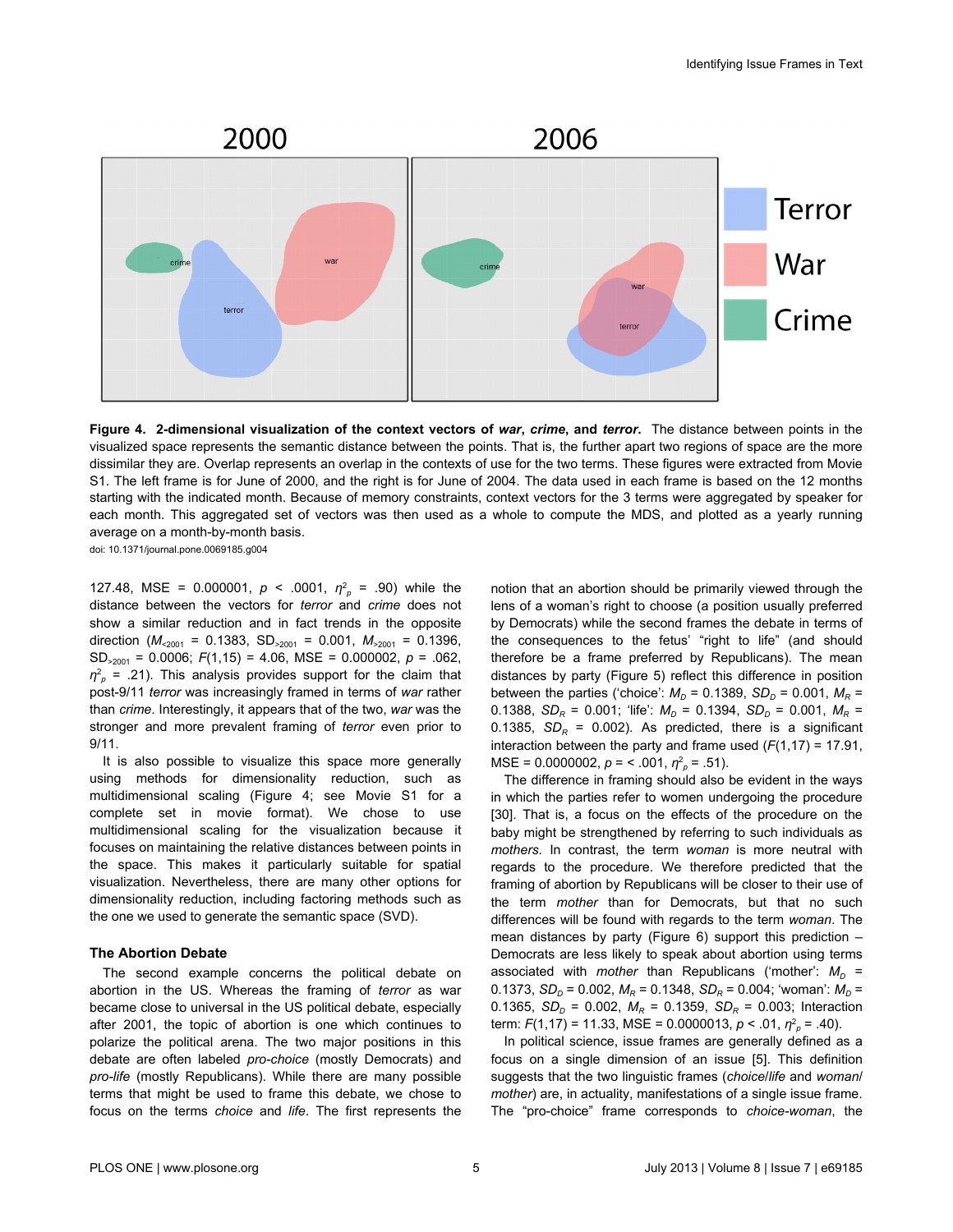<span id="page-5-0"></span>

**Figure 5. Mean context vector distances of** *choice* **and** *life* **from** *abortion* **by the speaker's party affiliation.** As the zero point of the graph represents identical uses for the term in question and abortion, lower positions in the graph represent greater relevance for the term as a frame of *abortion*. Error bars represent standard error. doi: 10.1371/journal.pone.0069185.g005

"pro-life" frame to *life-mother*. That is, a preference for framing *abortion* in terms of *life* should also result in a preference to frame it in terms of *mother*. If this is the case, then there should be a positive correlation between the changes that these preferences undergo over time.

We tested this hypothesis by calculating a "frame preference" index for each of the two frames for each party and year. As predicted, the two indices show a significant positive correlation  $(r(35) = .52, p < .05)$ . Therefore we can conclude that the two frames are not independent, but rather represent two facets of a single overarching frame of *abortion*.

There has been an extensive debate over media influence and bias [[30](#page-8-0)]. Experimental research has shown that the media can shape opinion not only through explicit commentary, but also through issue frames [\[5,24\]](#page-8-0). We can investigate suggested media framing directly using our method. Here we focus on coverage in the New York Times, which is typically viewed as a relatively liberal newspaper, i.e. leaning towards a "pro-choice" position. [Figure 7](#page-7-0) presents the mean distances from *abortion* for the 4 terms we explored above. The results

provide support for the claim that, at least in the New York Times, journalists frame abortion in terms of choice and are less likely to use terms that imply motherhood in these contexts ('choice': *M* = 0.1394, *SD* = 0.0007; 'life': *M* = 0.1406, *SD* = 0.0003; *F*(1,17) = 76.84, MSE = 0.0000002, *p*<.0001, *η* 2 *p* = .82; 'woman': *M* = 0.1405, *SD* = 0.0003; 'mother': *M* = 0.1417, *SD* = .0003; *F*(1,17) = 241.295, MSE = 0.00000005, *p*<.0001, *η* 2 *p* = .93). An analysis of the correlation of the frame preference indices similar to that conducted earlier results in a similarly positive correlation  $(r(17) = .50, p < .05)$ . This provides further evidence supporting the hypothesis that a single issue frame is underlying the observed preferences for both linguistic frames.

## **Discussion**

In this paper we described a new method for visualizing and quantifying differences in the framing of terms and conceptual change in textual data. The data acquired by this method is amenable to many types of statistical analyses, from simple hypothesis testing to complex regression models and time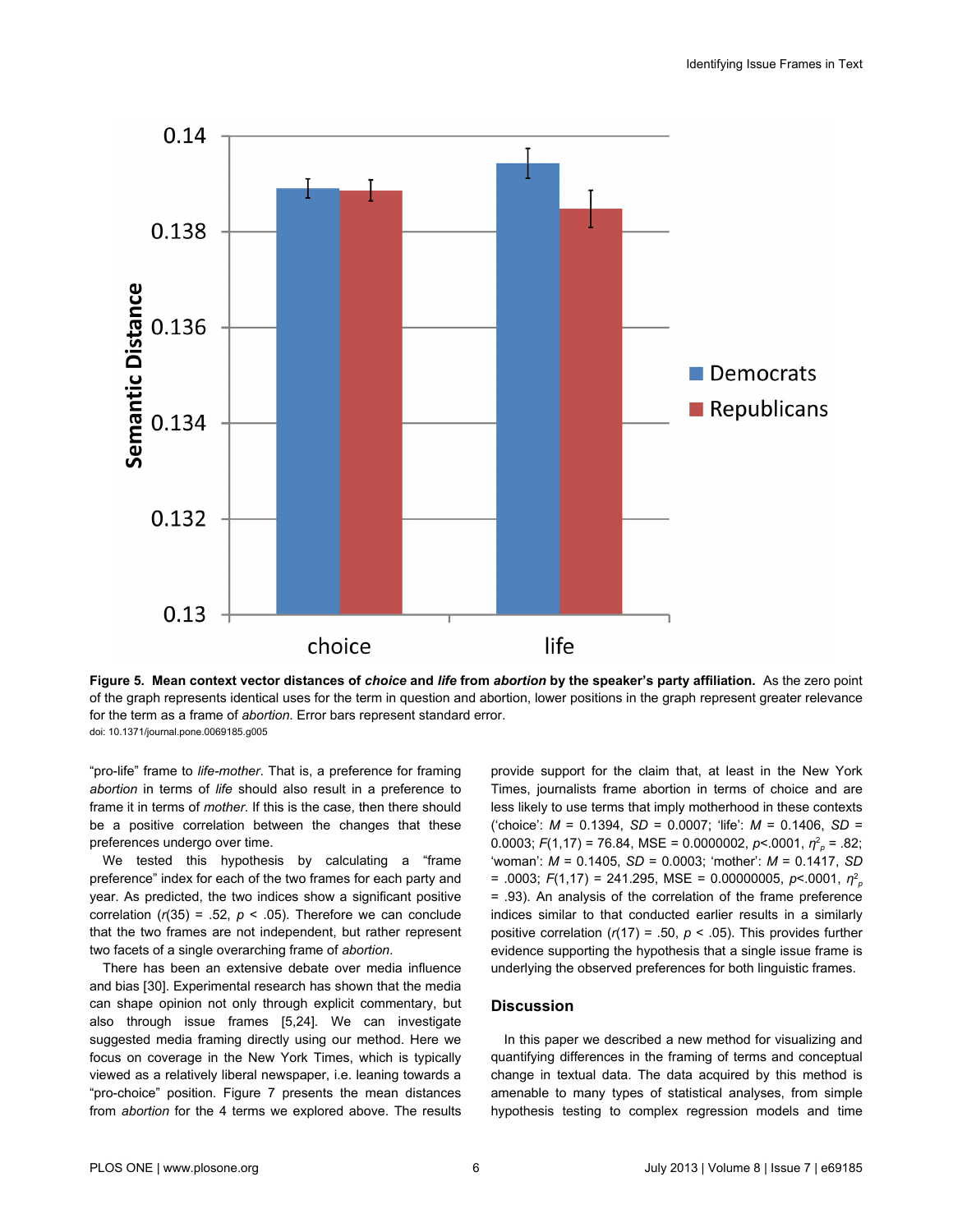<span id="page-6-0"></span>

**Figure 6. Mean context vector distances of** *mother* **and** *woman* **from** *abortion* **by the speaker's party affiliation.** As the zero point of the graph represents identical uses for the term in question and abortion, lower positions in the graph represent greater relevance for the term as a frame of *abortion*. Error bars represent standard error. doi: 10.1371/journal.pone.0069185.g006

series analysis. We hope that this method will be an effective aid for researchers in the use of available texts and enable new types of questions to be answered. Moreover, while the questions in this paper dealt primarily with the framing of concepts in political debates, we believe that this method can be extended to facilitate answering a wide range of questions regarding the representation of meaning in texts.

Nevertheless, it is should be noted that this method, like all purely co-occurrence based ones, has some important limitations. While they can be used to identify broad thematic relationships between words, they are generally too blunt a tool for the analysis of more fine-grained semantic distinctions. For instance, both synonyms and antonyms of a word will produce vectors that are highly similar to that of the original word – in the senate corpus the terms *legal* and *illegal* are highly correlated (*r*=.82) because they both appear in very similar contexts relating to law and immigration. Consequently, when choosing terms for disambiguation and the identification of frames it is important to choose terms and frames that belong

to different *semantic fields* and not simply polar opposites in the semantic meaning.

It is also important to remember that the method described in this paper does not replace methods that provide in-depth and detailed analysis, such as the manual examination of particular contexts. Instead it is intended to provide a means to conduct hypothesis testing based on corpus data. As such, it provides a large-scale overview of whether certain patterns in a dataset match those hypothesized by the research. Nevertheless, future developments of this method could employ measures such as cosine similarity to *identify* uses of a word that are markedly different and worthy of additional scrutiny.

With these caveats, we believe that the method presented in this paper has important advantages over alternative forms of analysis, and the analysis of simple co-occurrence patterns in particular. One such advantage is due to the focus of the method on the comparison of semantic fields rather than specific word types. This allows for analyses that are relatively stable regardless of the specific terms chosen. For example, the analysis of *terror* presented in this paper contrasted the two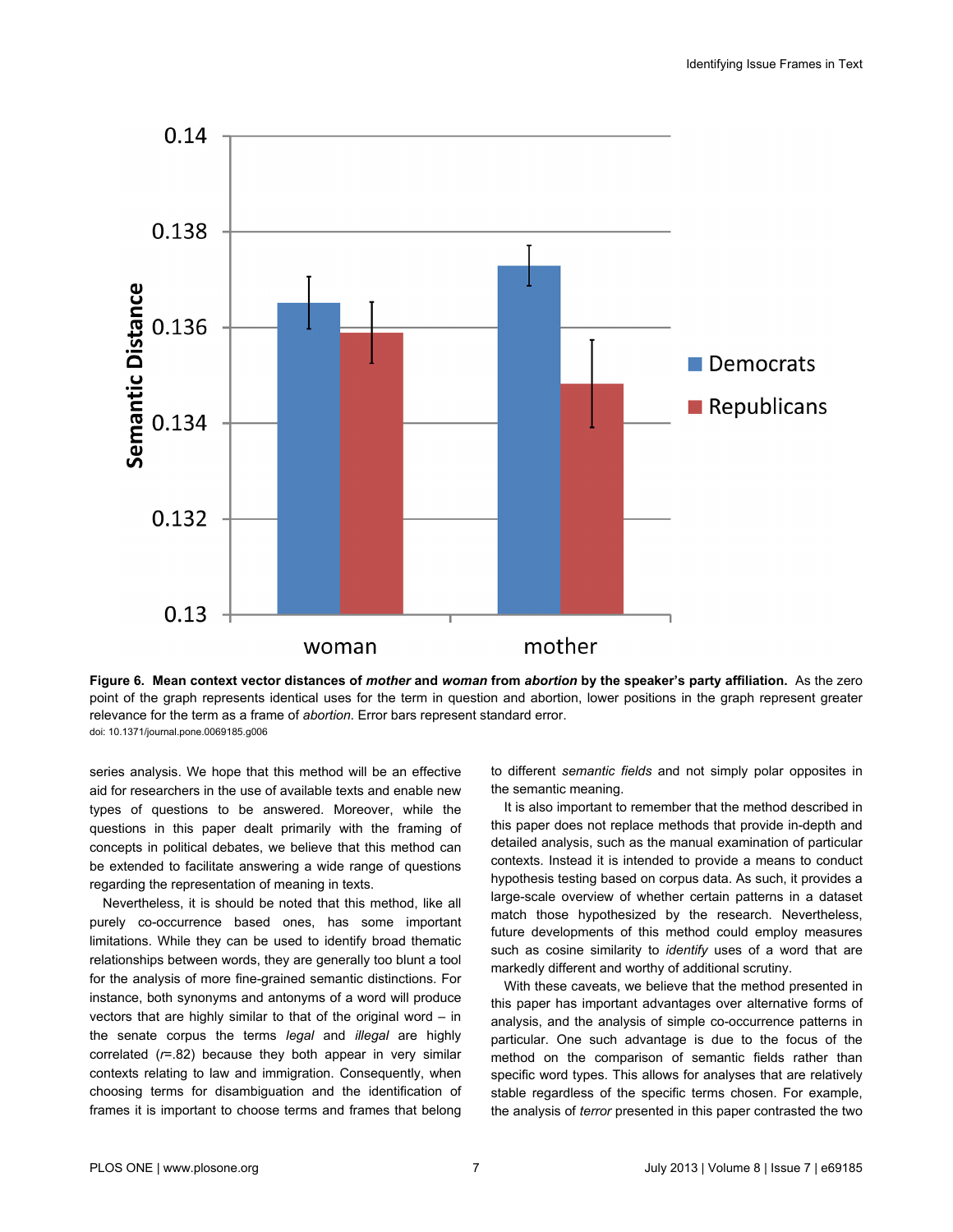<span id="page-7-0"></span>

**Figure 7. Mean context vector distances of** *choice***,** *life***,** *mother***, and** *woman* **from** *abortion* **in the NYT.** As the zero point of the graph represents identical uses for the term in question and abortion, lower positions in the graph represent greater relevance for the term as a frame of *abortion*. Data plotted is for all articles appearing in the New York Times for the years 1989-2006. Error bars represent standard error.

doi: 10.1371/journal.pone.0069185.g007

frames of *war* and *crime*. However, these terms can easily be replaced with related terms such as *military* and *trial*, respectively, for which the analysis would produce similar results. Stability across a range of terms suggests that the results obtained are indicative of more than just changes in simple patterns of word co-occurrence, but rather that the differences identified correspond to changes in overall patterns of discourse, word use, and meaning.

## **Supporting Information**

## **Text S1. Implementation details.** (DOC)

**Movie S1. 2-dimensional visualization of the context vectors for** *terror***,** *war***, and** *crime***.** 2-dimensional visualization of the context vectors for *terror*, *war*, and *crime*

#### **References**

- 1. Plous S (1993) The psychology of judgment and decision making. New York: McGraw-Hill. 302pp.
- 2. Tversky A, Kahneman D (1981) The Framing of decisions and the psychology of choice. Science 211: 453–458. doi:[10.1126/science.](http://dx.doi.org/10.1126/science.7455683) [7455683.](http://dx.doi.org/10.1126/science.7455683) PubMed: [7455683.](http://www.ncbi.nlm.nih.gov/pubmed/7455683)

 from 1990. Each frame represents the context vectors over a 12-month period up to (and including) the month given in the caption. Because of memory constraints, context vectors for the 3 terms were aggregated by speaker for each month. This aggregated set of vectors was then used as a whole to compute a 2-dimensional MDS space, and plotted as a yearly running average on a month-by-month basis using the ggplot2 package for R [\[31\]](#page-8-0).

(AVI)

#### **Author Contributions**

Conceived and designed the experiments: ES DD. Performed the experiments: ES. Analyzed the data: ES. Contributed reagents/materials/analysis tools: ES SK. Wrote the manuscript: ES DD SK.

<sup>3.</sup> Schattschneider EE (1960) The Semi-Sovereign People. Hinsdale, IL: Dryden Press. 147pp.

<sup>4.</sup> Lakoff G (2004) Don't Think of an Elephant: Know Your Values and Frame the Debate: The Essential Guide for Progressives. White River Jct.. VT: Chelsea Green Publishing. 144pp.